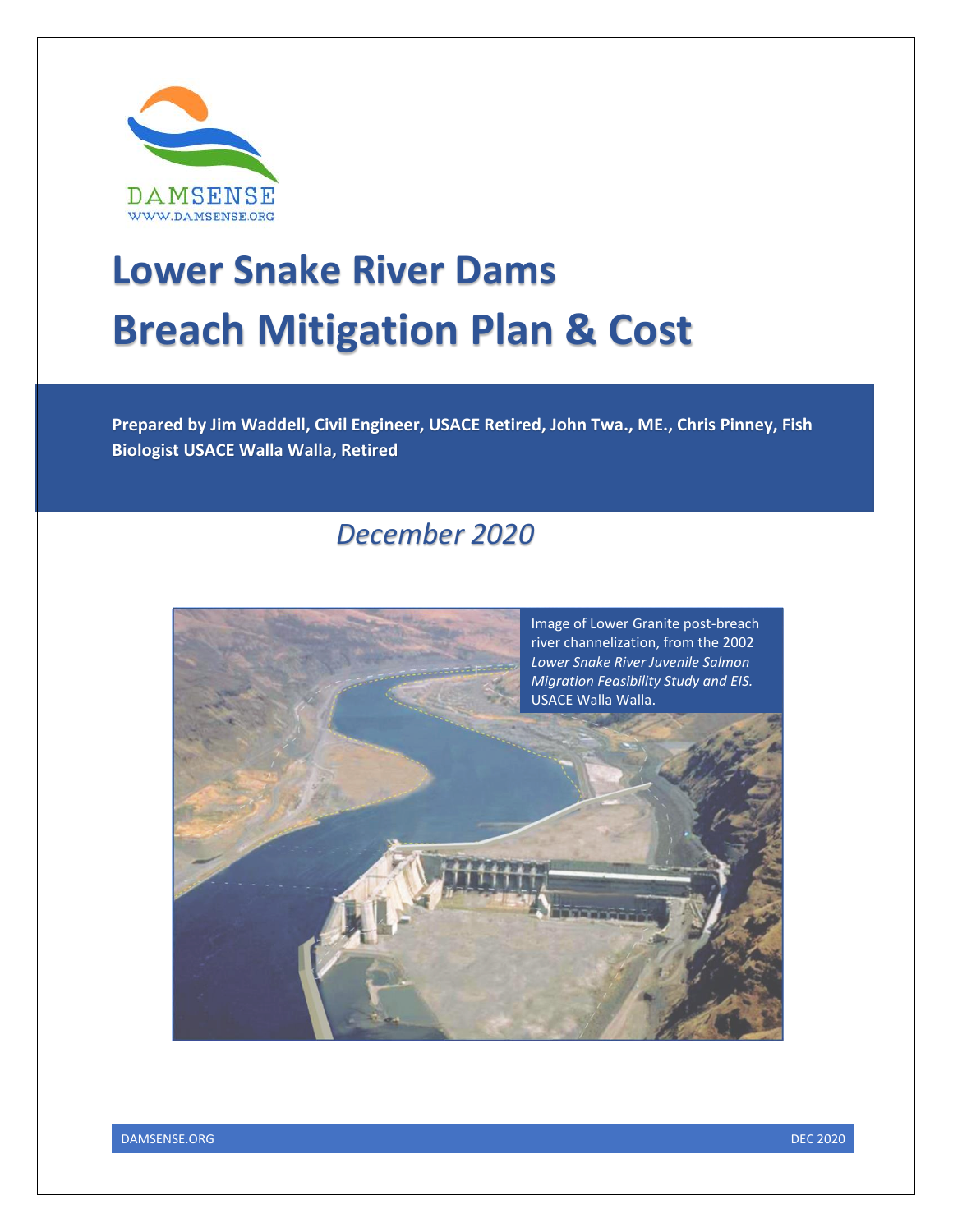This report outlines various mitigation features that will or could be required upon breaching the four lower Snake River dams (LSRDs). Mitigation is based on the assumption that all four dams are breached by removing their earthen berms and, with two of the dams, part of the earthen abutment to the berms. This is the well-developed plan put forth by the Corps of Engineers in the 2002 LSRD Feasibility Study and EIS (02 EIS) to improve juvenile salmon passage over the 4LSRDs<sup>A</sup>. The 02 EIS laid out various mitigation measures and costs. Additional mitigation found to be appropriate was identified by a small group of Corps retirees and volunteers who in 2016 developed a Reevaluation (REval) of the 02 EIS Breach Plan (Appendix D Natural River Drawdown Engineering)<sup>c</sup>. The report included added and corrected mitigation costs. The team here further corrected/updated the plan and costs for mitigation in 2020. Note that the 2020 EIS for the Columbia River System did not utilize the updated information in these reports. Instead, the 2020 EIS took the original breach cost in the 02 EIS and converted it to 2020 dollars, which increased the overall cost of the breach alternative, (identified in the 2020 EIS as Multiple Objective 3)<sup>D</sup>. This perpetuates faulty assumptions and unnecessary cost. Corrected breach costs plus predicted mitigation costs intended to keep everyone whole, were found to be much less than the overall costs stated in the 02 EIS, and thus the 2020 EIS estimate. Further savings can be anticipated, and \$500 million is an approximate price tag that will vary based on agency decision making and field conditions.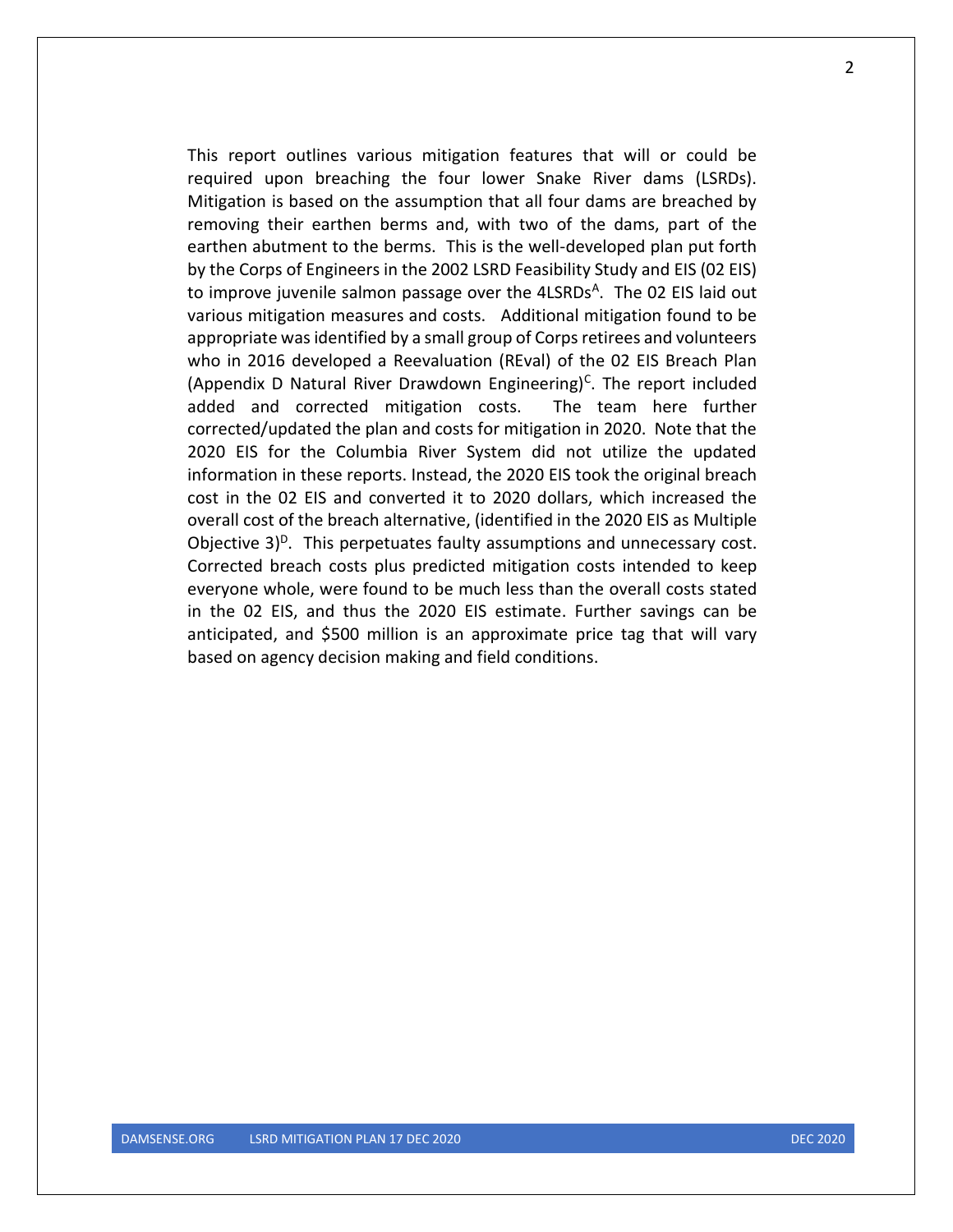## **Mitigation Features**

Mitigation is intended to address the indirect effects of breaching on specific stakeholders. Table 8 below, from the 2016 REval, identifies the type of mitigation (in red), the original cost as stated in the 02 EIS, the corrected cost as identified in the 2016 REval, and the difference between the two.

| <b>Table 8: Four Dam Totals</b><br>(Costs shown in the tables are in thousands of 1999 dollars) |                      |                       |                   |  |  |  |
|-------------------------------------------------------------------------------------------------|----------------------|-----------------------|-------------------|--|--|--|
|                                                                                                 | <b>Original Cost</b> | <b>Corrected Cost</b> | <b>Difference</b> |  |  |  |
| <b>Grand Totals (thousands of dollars)</b>                                                      | \$858,939            | \$255,026             | \$603,913         |  |  |  |
| <b>Power House Turbine Modifications</b>                                                        | \$31,707             | \$6,341               | \$25,366          |  |  |  |
| Dam Embankment Removal                                                                          | \$161,930            | \$83,000              | \$78,930          |  |  |  |
| <b>River Channelization</b>                                                                     | \$148,202            | \$54,000              | \$94,202          |  |  |  |
| Temporary Fish Handling Facilities                                                              | \$37,754             | \$0                   | \$37,754          |  |  |  |
| Project Dam Decommissioning                                                                     | \$6,009              | \$6,009               | \$0               |  |  |  |
| <b>Railroad Relocations</b>                                                                     | \$20,182             | \$18,705              | \$1,477           |  |  |  |
| <b>Bridge Pier &amp; Abutment Protection</b>                                                    | \$51,858             | \$11,371              | \$40,487          |  |  |  |
| <b>Reservoir Embankment Protection</b>                                                          | \$178,815            | \$15,104              | \$163,711         |  |  |  |
| <b>Drainage Structure Protection</b>                                                            | \$8,556              | \$8,556               | \$0               |  |  |  |
| <b>Railroad/Roadway Damage Repair</b>                                                           | \$130,007            | \$3,000               | \$127,007         |  |  |  |
| <b>Recreation Access Modification</b>                                                           | \$15,743             | \$12,594              | \$3,149           |  |  |  |
| <b>HMU</b> Modification                                                                         | \$10,060             | \$7,626               | \$2,434           |  |  |  |
| <b>Reservoir Revegetation</b>                                                                   | \$33,644             | \$13,458              | \$20,186          |  |  |  |
| <b>Cultural Resource Protection</b>                                                             | \$6,826              | \$6,826               | \$0               |  |  |  |
| <b>Cattle Watering Facilities</b>                                                               | \$6,861              | \$6,861               | \$0               |  |  |  |
| <b>Excess Property Disposal</b>                                                                 | \$1,075              | \$1,075               | \$0               |  |  |  |
| <b>Lyons Ferry Hatchery Modifications</b>                                                       | \$9,710              | \$500                 | \$9,210           |  |  |  |

Table 8: Adjusted costs for Snake River dam removal from page 28 of the REval. Mitigation costs appear in red.

The sum of the corrected costs is \$255,026, with the portion attributable to mitigation equaling \$104,101 million. To predict mitigation cost in 2020 dollars the total amount is compounded at a 3% inflation rate, equaling *\$194,589 million.* 

#### **Cost Savings**

The 2016 REval contains a detailed discussion of the basis for the cost savings<sup>c</sup>. Cost savings occur where mitigation measures are unnecessary, overestimated, or already in place. For example, the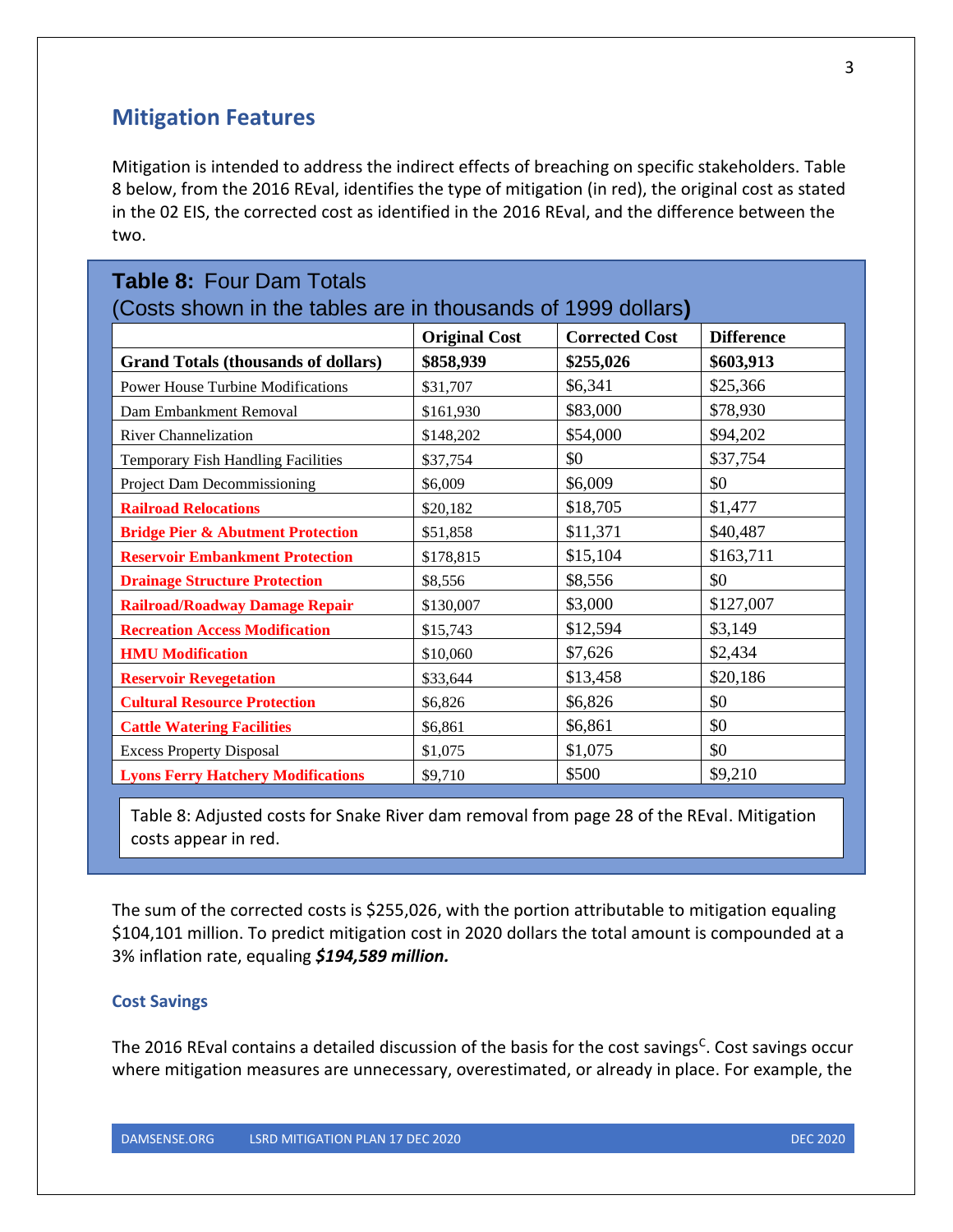02 EIS based railroad/roadway damage repair costs on predicted damage. Yet, a more precise cost estimate is available based on railway/roadway damages that occurred in the 1992 Drawdown Test. The 2016 REval took the actual costs of the repairs from the Drawdown Test<sup>E</sup>. The adjusted cost of repairs is over \$100 million less than the Corps 02 EIS estimate to prevent damage.



Estimated construction costs for river channelization dikes is

Image A. Lower Granite Dam year 1970.

another example of cost savings. River channelization is unnecessary since the Corps built construction areas and dikes 20 feet above normal river flow as part of dam construction (see image A), the image does not show natural river, instead the head waters of the next lower dam. With breaching the water elevation will be about 20 feet lower, thus no need for further channel diking around the remaining dam structure.

# **"Non-federal" Mitigation**

In addition to the mitigation costs, the breach alternative of the 02 EIS identified the cost of nonfederal modifications, set forth in Table 8-1 below<sup>A</sup>. Cursory review indicates that non-federal modifications had unusually high contingencies and escalation. Additionally, no data is available to check the validity that these modifications are still relevant. For example, it is likely some of the groundwater wells have been abandoned. Besides irrigation system, costs in table 8-1 have not been corrected, and may remain overestimated in present estimates. The sum of total costs (minus irrigation system mitigation) from table 8-1 are included in the 2016 REval and the present cost estimate. This equates to \$90,228 million in 1999 dollars or *\$167,851 million* in 2020 dollars (at 3% inflation).

| Table 8-1. Non-Federal Modifications Summary of Costs, in \$1,000 |                 |             |            |           |  |  |
|-------------------------------------------------------------------|-----------------|-------------|------------|-----------|--|--|
| Project                                                           | Direct<br>Costs | Contingency | Escalation | Total     |  |  |
| <b>Ice Harbor Project</b>                                         |                 |             |            |           |  |  |
| <b>Irrigation System</b>                                          | \$224,216       | \$67,264    | \$54,693   | \$346,174 |  |  |
| Groundwater wells                                                 | \$9,188         | \$9,185     | \$3,450    | \$21,823  |  |  |
| <b>Lower Monumental</b>                                           |                 |             |            |           |  |  |
| Groundwater wells                                                 | \$6,233         | \$6,228     | \$2,339    | \$14,800  |  |  |
| <b>PGE Gasline Crossing</b>                                       | \$5,916         | \$2,071     | \$1,573    | \$9,560   |  |  |
| <b>Little Goose</b>                                               |                 |             |            |           |  |  |
| Groundwater wells                                                 | \$3,901         | \$3,896     | \$1,461    | \$9,258   |  |  |
| <b>Lower Granite</b>                                              |                 |             |            |           |  |  |
| Groundwater wells                                                 | \$8,909         | \$8,906     | \$3,346    | \$21,161  |  |  |
| Private water users                                               | \$551           | \$166       | \$133      | \$851     |  |  |
| Potlatch water intake and effluent diffuser                       | \$7,912         | \$2,772     | \$2,091    | \$12,775  |  |  |

**DECIMITION PLAN 17 DECIMITION PLAN 17 DECIMITION PLAN 17 DECIMITION PLAN 17 DECIMITION PLAN 17 DECIMITION PLAN 17 DECIMITION PLAN 17 DECIMITION PLAN 17 DECIMITION PLAN 17 DECIMITION PLAN 17 DECIMITION PLAN 17 DECIMITION P** Table 8-1: Non-Federal Modifications or mitigation features, uncorrected. From the 02 EIS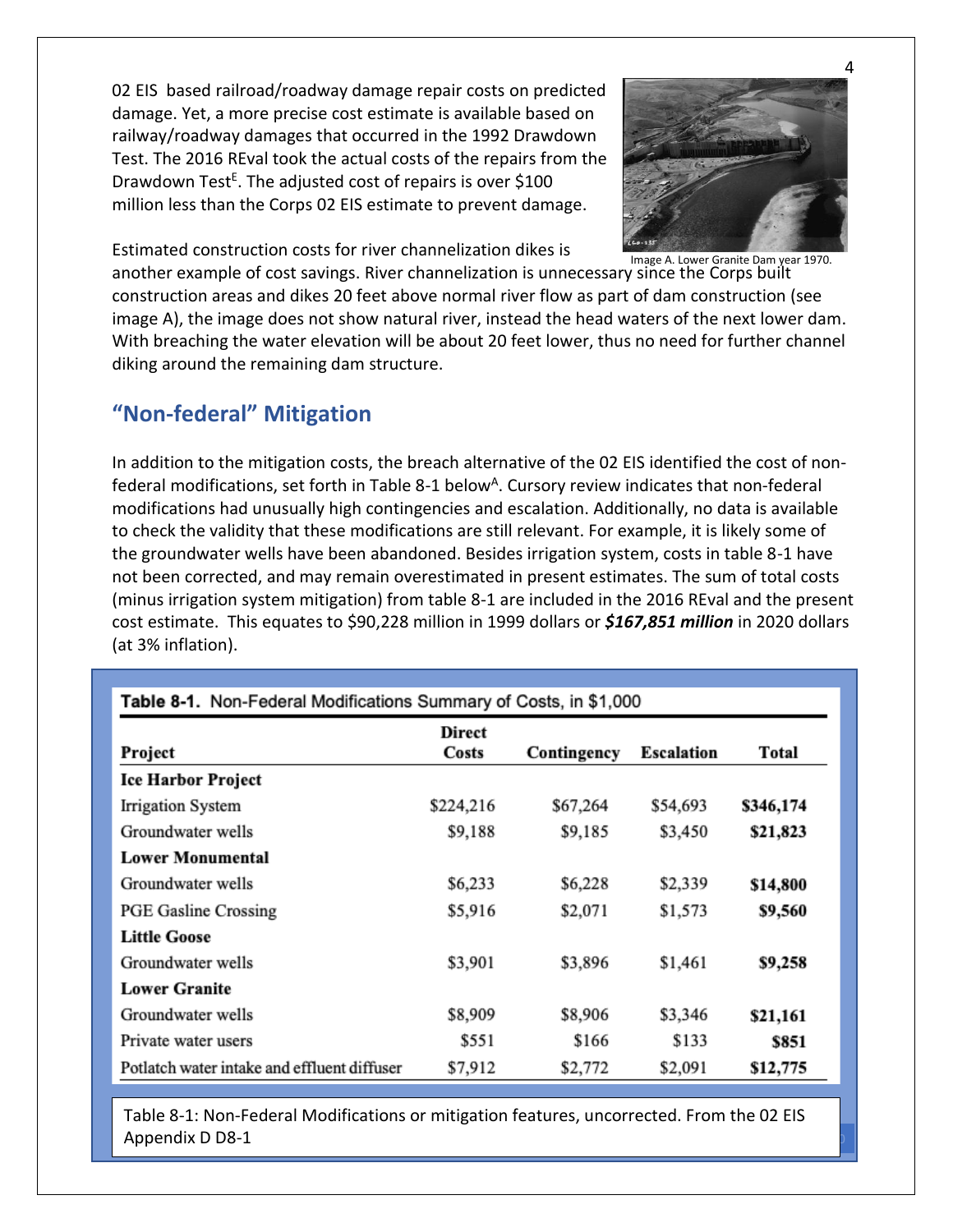### **Irrigation Mitigation**

The 02 EIS provided an estimate of \$346 million to modify the irrigation system as a result of drawdown of Ice Harbor pool (table 8-1), which was twice the assed value of the farmland<sup>A</sup>. As such the EIS concluded that these 14 farmers would be bought out, contributing to an antagonistic view toward breaching. However, it was known at the time the \$346 million was very high and speculative because of faulty assumptions, but again, corrections were not made for the lack of more study funds and time. In 2018, a report calculating the cost of pump and pipe modifications to continue current irrigation post-breach and keep farmers in business, found that irrigation mitigation could be accomplished for \$18 million in 2016 dollars or *\$20,259,000* in 2020 dollars at 3% inflation<sup>G</sup>. Because available pipe and pump sizes inevitably lead to larger system capacities, these modifications could have the added benefit of making irrigation accessible to an additional 5,000 to 7,000 acres, further increasing jobs and income not accounted for in the 02 EIS.

#### **Sediment Mitigation**

Sediment mitigation refers to the impacts of sediment no longer held back by the dam post breach. For example, impacts to water supply/irrigation intake screens were seen during the Elwha River dam breach, until they were remedied with standard design approaches. Luckily the sediment levels are much lower and manageable on the Snake River when compared to the Elwha, due to the proximity of the LSRDs to the Hells Canyon dam complex upstream, and differences in the sediment composition. According to the U.S Geological Survey (USGS) fastmoving water moves large sediment particles more easily than slow-moving water. River water flowing through hydropower reservoirs moves too slowly to keep sediments suspended, and sediments are deposited on the river bottom upon reaching the reservoir pool, upstream of the dam<sup>ĸ</sup>.

With all four dams breached, the small sediments (fine silts) will move downriver, into the McNary dam complex reservoir pool. Over a 50-year period this movement will create a multiple inch sediment layer behind McNary Dam, thus covering radionuclides embedded in riverbed sediment from Hanford Nuclear Power Plant<sup>L</sup>. Ironically the multi-billion-dollar problem of radioactive pollution at this location could be remedied for free.

The heavy sediments, now deposited at the head of Lower Granite Pool at Lewiston (which currently heightens flood risk at Lewiston), will move down river and be deposited upon reaching slow moving water at the *head* of McNary pool, also known as Lake Wallua. Because McNary pool extends upriver of the site of Ice Harbor Dam (the  $4<sup>th</sup>$  dam built on the lower Snake), deposition after a four-dam breach would occur before the confluence of the Snake and Columbia Rivers. For this reason, no sedimentation mitigation costs were predicted in the breach alternative of the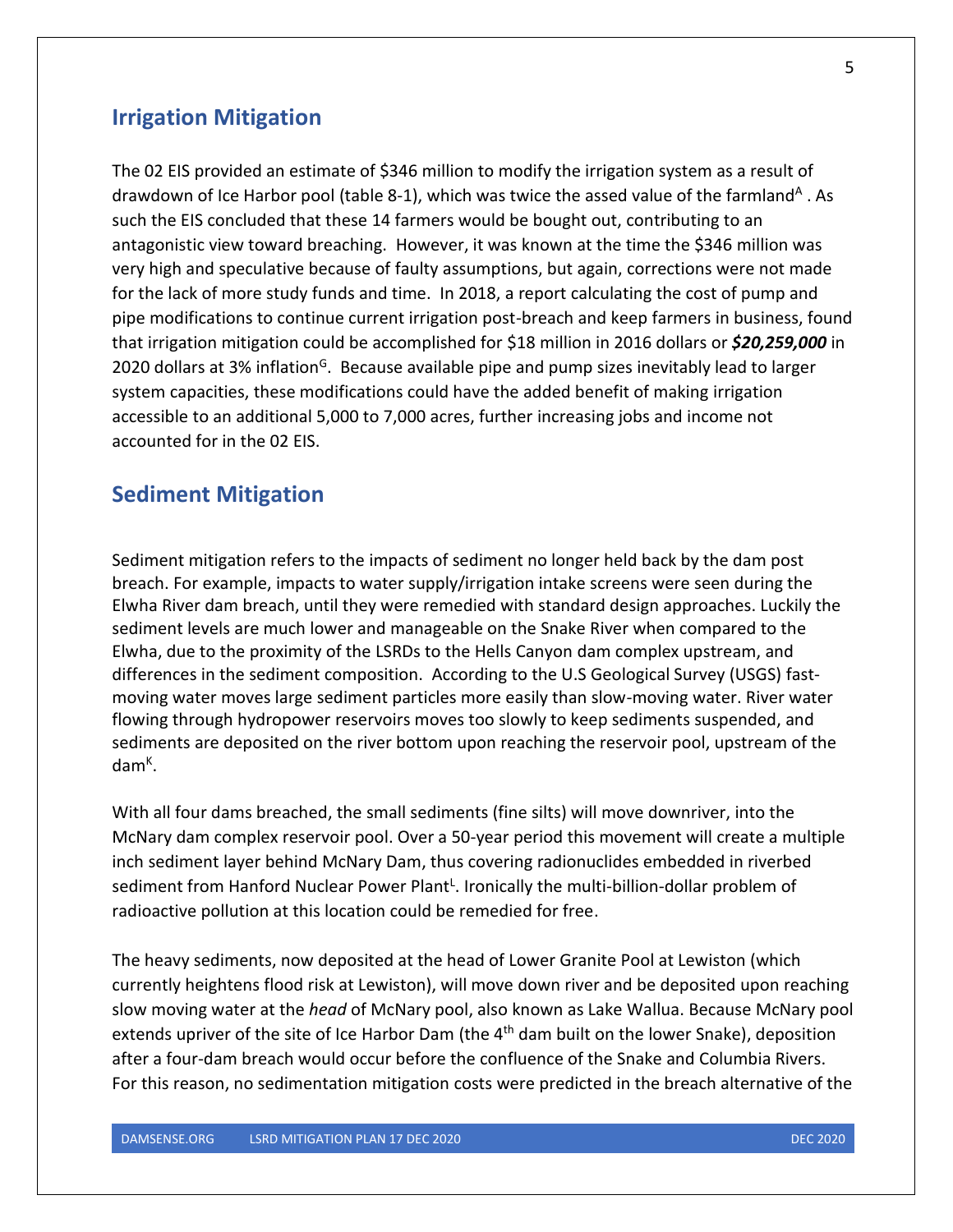02 EIS. The 2020 EIS incorrectly includes dredging of Lake Wallula as navigation mitigation for a port downriver of the Snake and Columbia confluence<sup>D</sup>. Upon review of Snake River sedimentation dynamics, no sedimentation mitigation costs or navigation mitigation related to sedimentation, are incorporated into this plan.

# **Railroad Mitigation**

Additional mitigation measures not identified in the 02 EIS or 2020 EIS are primarily rail related and would involve further improvements to short line railroads, unit train grain loaders, Washington State's grain shuttle service, rail sidings, etc., The railroads do not have enough crews and locomotives currently on hand to quickly pick up all the tonnage associated with breaching the LSRDs. However, in a couple months, necessary upgrades can be completed. It is important to note that recent rail upgrades have created enough capacity to take on all grain shipments along the Snake River. As pointed out in research done by the Columbia-Snake River Irrigators Association, the 2020 EIS omitted this important assessment<sup>J</sup>.

To further expedite barge to rail shipments the following mitigation measures may be needed<sup>1</sup>:

- Upgrade of the rail line between Dayton and Prescot WA owned by the Port of Columbia estimated at \$29 million.
- Improvements to rail siding, handling facilities at grain elevators, and perhaps a unit train loading facility along this line, \$5-37 million.
- Upgrade of 2 miles of rail line in Idaho to the Lewis and Clark Grain Terminal along with expansion of siding and handling facilities, \$5-32 million.

Low and high totals for estimated improvements range from **\$39 million to \$98 million.**

# **Hydropower Mitigation?**

Viewing hydropower capability as a potential loss to Bonneville Power Authority (BPA) in a breach alternative, would permit a mitigation cost. The proposed replacement cost of the  $\sim$ 1,000 average annual MW of the LSRDs range from \$0, to the latest figures found in the 2020 EIS of \$801 million/year (table 3-164)<sup>D</sup>. \$0 is based on the assumption that all Snake River power is surplus and does not need to be replaced to serve BPA's tier one/preference customers, although some ancillary benefits may need to be replaced. For example, the 02 EIS does not include hydropower mitigation as a breach cost, but does include costs of ancillary benefits of the LSRDs, assigning a value of \$7 million and \$465,000 for Reserve power and Automatic Generation Control Capabilities, respectively<sup>1</sup>. In 2020 dollars these values are approximately \$16 million and \$1 million. However, this is likely an exaggeration since modern day spill requirements currently limit reserve power and AGC capabilities. Based on current BPA load and resource projections, generation data, price of secondary sales (the LSRDs should be analyzed based on this price since

 $1$  Assessment made by civil engineer Jim Waddell.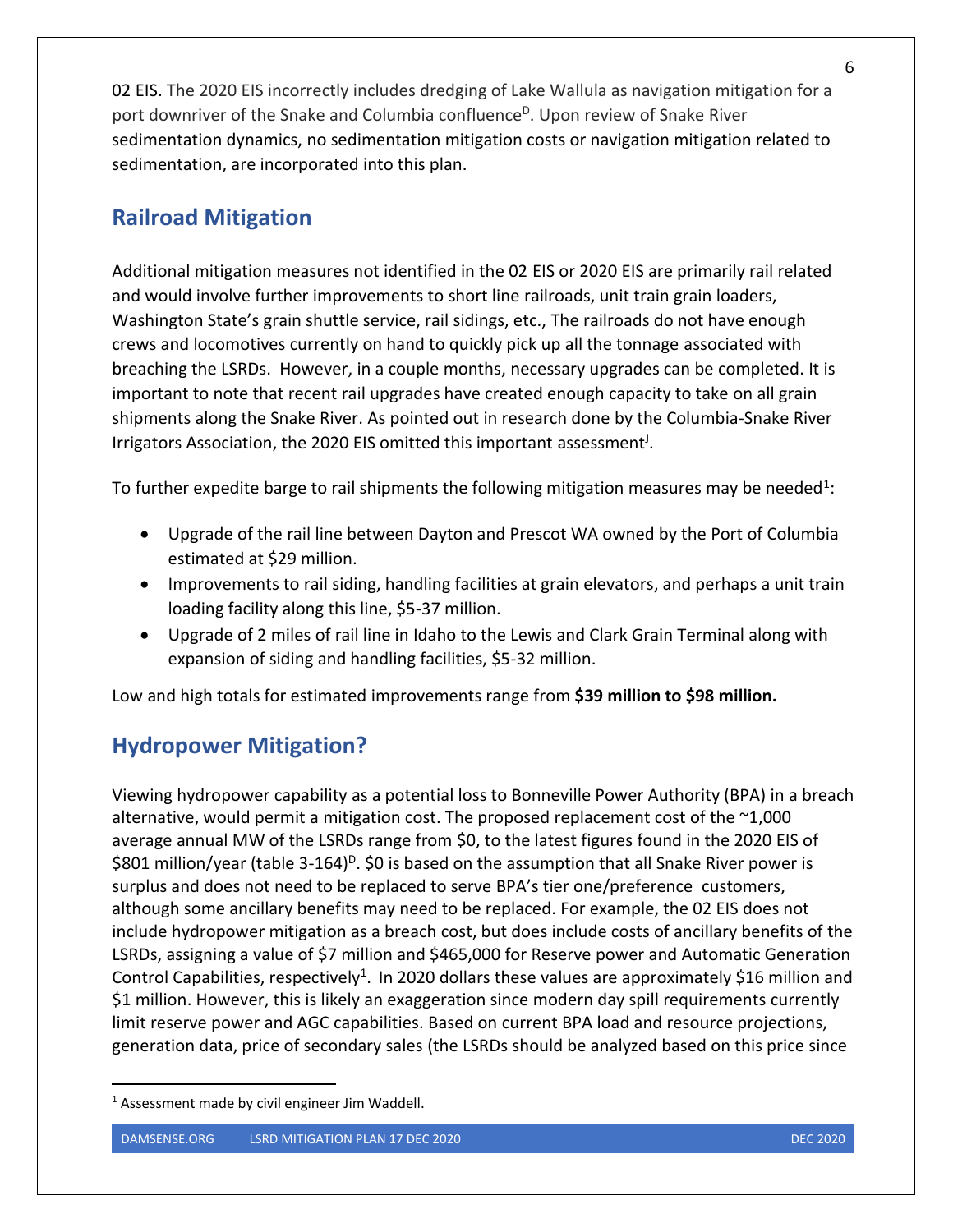they cost at least 40% more to produce power than the other major dams in the Federal Columbia River Power System), the amount of renewables projected in BPA's congressional budget document, and the limited amount of ancillary benefits on the dams<sup>H</sup>, it is safe to say that the replacement cost is *somewhere between 0\$ and \$17 million.* The loss of revenue from breaching (approximately 200 million to 230 million $F$ <sup> $,M$ </sup>) is less than the present cost of dam operation (excluding navigation costs)<sup>1</sup>. BPA will recover money from breaching alone without mitigation, which can be used on other hydropower assets, the transmission system, or as a refund to ratepayers.

# **Total Cost of Breach Plus Mitigation**

Updated costs for original mitigation, non-federal mitigation, irrigation mitigation, low and high estimates for railroad mitigation and low and high estimates for hydropower mitigation were summed for a total of \$421,699,000 and \$480,716,000, respectively. It is safe to say overall cost for mitigation today is approximately **\$500 million.**

The actual cost of mitigation could easily be far less given the fact that some of the mitigation measures may not be needed or are already in place. All of them have contingences ranging from 30 to 100 percent.

Mitigation costs will add to the breach cost to attain an overall cost of pursuing a breach alternative. By adding together non-mitigation costs from table 8, and adding 3% inflation, the 2020 cost of breaching is approximately \$155 million. This brings the total of breach plus mitigation to about **\$655 million in 2020 dollars.** This cost could likely be lower if agencies identify further savings or breaching field conditions reveal less need for mitigation work.

# **Course of Action**

Except for some rail conveyance modifications and upgraded sidings, most of these mitigation measures are not required prior to initial breaching of Lower Granite Dam. This exemplifies the swiftness of action in the dam breach alternative once the Corp of Engineers makes the decision to place the project into a non-operational status.

High costs of breaching and mitigation in the 2020 EIS prevent the breach alternative from even being considered as preferred. Realistic, appropriate, and considerate breach mitigation costs are essential, but absent from current conversation. Lack of this evaluation represents a bottleneck in the course of action for agencies struggling to recover salmon populations protected under the Endangered Species Act and to remove a significant financial burden for BPA ratepayers.

# **References**

A. US Army Corps of Engineers, Walla Walla District. (2002). *Lower Snake River Juvenile Salmon Migration Feasibility Study* (Appendix D Natural River Drawdown Engineering).